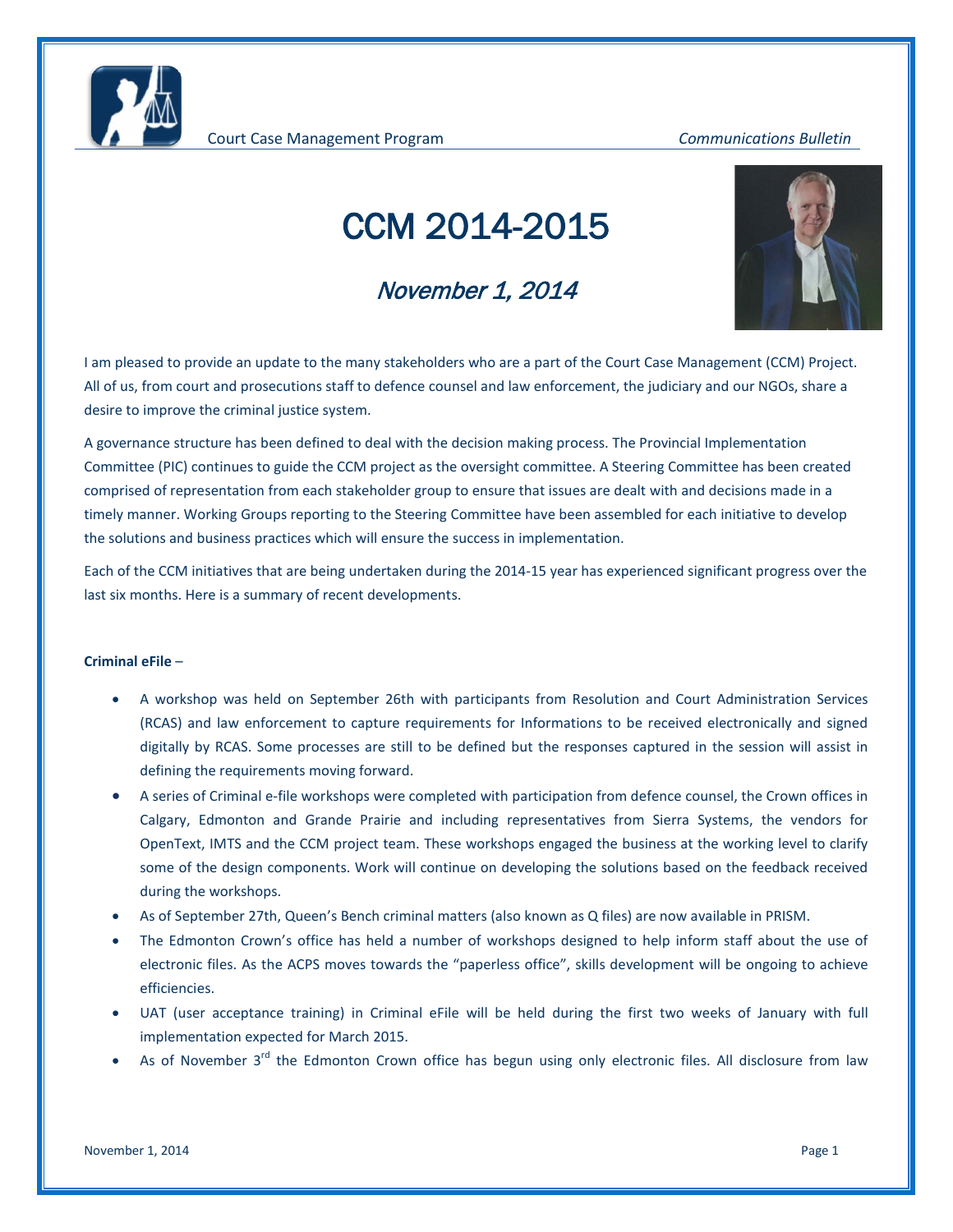enforcement is transmitted electronically and any paper files are scanned and uploaded electronically.

• Phase 2 of the LEAD (Law Enforcement Automated Disclosure) project is underway in coordination with the Crown's office. This project is running parallel to Criminal eFile. Phase 1 achieved the electronic transfer of documents from the EPS to the Crown. Phase 2 involves the transfer of media such as videos, audio and images.

## **Crown Dates to Defence** –

• A requirements session was held in Calgary in August where business representatives from all stakeholder groups reviewed and confirmed the requirements needed to move forward with this initiative. Those requirements have been submitted to IMTS and a solution proposal is currently being worked on.

#### **Federal Matters at the CMO** –

- The Public Prosecution Service of Canada anticipates an implementation date of January 2015 at which time federal matter appearances will be at the CMO and remote booking available on RCS.
- PRISM training has been completed in the Calgary Crown office with Edmonton training ongoing through November.
- As part of a PRISM release on September 27<sup>th</sup>, the Federal File Indicator has been implemented which will notate those files in PRISM that will be handled by the federal Crown.

#### **Regional Expansion** –

- Court Case Management processes will be fully implemented in Lethbridge with the opening of the CMO on November 17<sup>th</sup>. Remote Courtroom Scheduling (RCS) will be available for booking. RCS training sessions have been scheduled for defence counsel and their assistants and staff from the Crown's office on November 26<sup>th</sup> in either the morning or afternoon. Lethbridge has held several stakeholder meetings to provide information and ensure the success of the new processes.
- Strathmore will be opening their CMO on November  $18<sup>th</sup>$ . RCS will be available for booking dates. RCS training sessions for defence counsel and their assistants will be held in Calgary on November 19<sup>th</sup> in either the morning or the afternoon. Installation of the necessary hardware has been completed.
- Siksika is anticipating a CMO opening date of December  $18<sup>th</sup>$  pending modifications to the counter at that location.
- With the continued expansion of CCM provincially, one of the initiatives we are considering is alternative methods of providing CMO services. As we move forward there is an opportunity to provide the same great CMO service in a whole new way. On September 25th, staff from the Prosecutions Service, Resolution and Court Administration Services, law enforcement and the CCM project team gathered in Edmonton and Calgary with participation from Medicine Hat by telephone, for a concurrent full day workshop to discuss the concepts of a centralized CMO service centre. Business processes and technical requirements are being identified from the feedback gathered from the session.